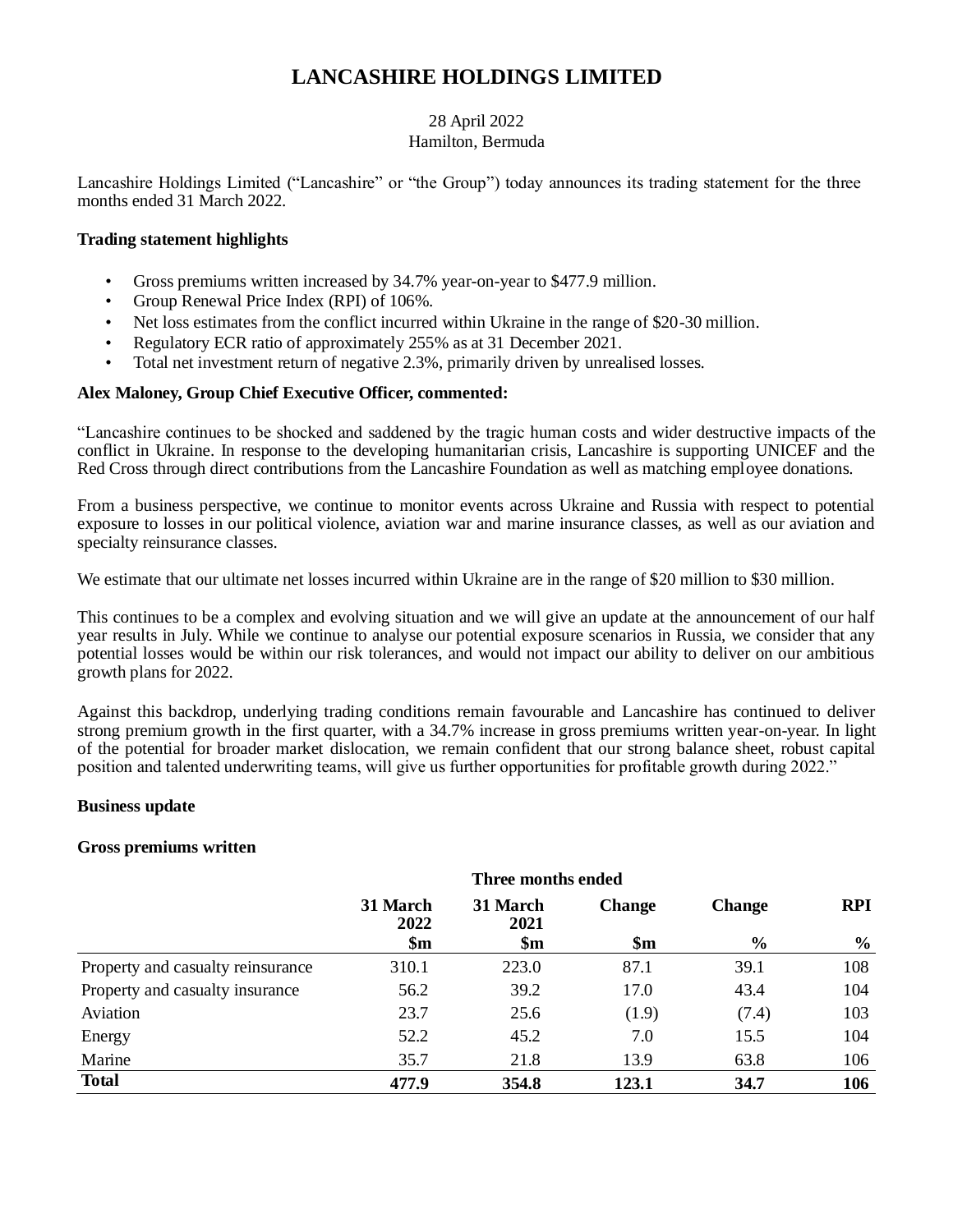The increase in gross premiums written of 34.7% for the first three months of 2022 compared to the same period in 2021 was primarily due to growth in the property and casualty reinsurance segment driven by new business in the new casualty reinsurance classes of business. Overall the RPI for this segment remained strong at 108%.

The growth in the property and casualty insurance segment, was primarily due to the continued build out of the property direct and facultative book of business as well as new business in property political risk and property construction classes.

Growth in the marine class was driven by a combination of new business, the renewal of a large multi-year contract and the marine liability class of business having a very strong RPI.

The increase in the energy segment was primarily driven by new business in the energy liabilities class, where the Group has added new underwriting teams and expanded its offering.

The first quarter is not a major renewal period for the aviation segment and the gross premium written has remained comparable to the prior year.

# **Loss environment**

We estimate that our ultimate net losses incurred within Ukraine are in the range of \$20 million to \$30 million, excluding the impact of reinstatement premiums. Our loss estimates for Ukraine and potential losses in Russia will continue to be assessed as the conflict and the implications of sanctions evolve.

# **Investments**

|                           | <b>31 March 2022</b> | <b>31 March 2021</b> |
|---------------------------|----------------------|----------------------|
| Duration                  | 2.0 years            | 1.8 years            |
| Credit quality            | A+                   | $A+$                 |
| Book yield                | 1.5%                 | 1.5%                 |
| Market yield              | 2.3%                 | 0.9%                 |
| Managed investments (\$m) | \$2,303.8            | \$2,141.2            |

All sectors of the fixed income and equity markets suffered negative returns during the quarter, which saw a significant increase in interest rates, a widening of credit spreads and market volatility in the wake of the conflict in Ukraine. Our investment portfolio produced a negative return of 2.3%, primarily driven by unrealised losses.

## **Intention to purchase own shares**

Pursuant to and in accordance with the general authority granted by shareholders at Lancashire's Annual General Meeting held on 27 April 2022, Lancashire intends to purchase up to 3,000,000 of its common shares of \$0.50 each in order to satisfy a number of future exercises of awards under its Restricted Share Scheme. A further announcement in accordance with Listing Rule 12.4 will be made in due course.

## **Analyst and Investor Conference Call**

There will be an analyst and investor conference call on the trading statement at 1:00pm UK time / 9:00am Bermuda time / 8:00am EDT on Thursday 28 April 2022. The conference call will be hosted by Lancashire management and a presentation will be made available on the Group's website prior to the call.

# **Participant Access**

Dial in 5-10 minutes prior to the start time using the number / confirmation code below: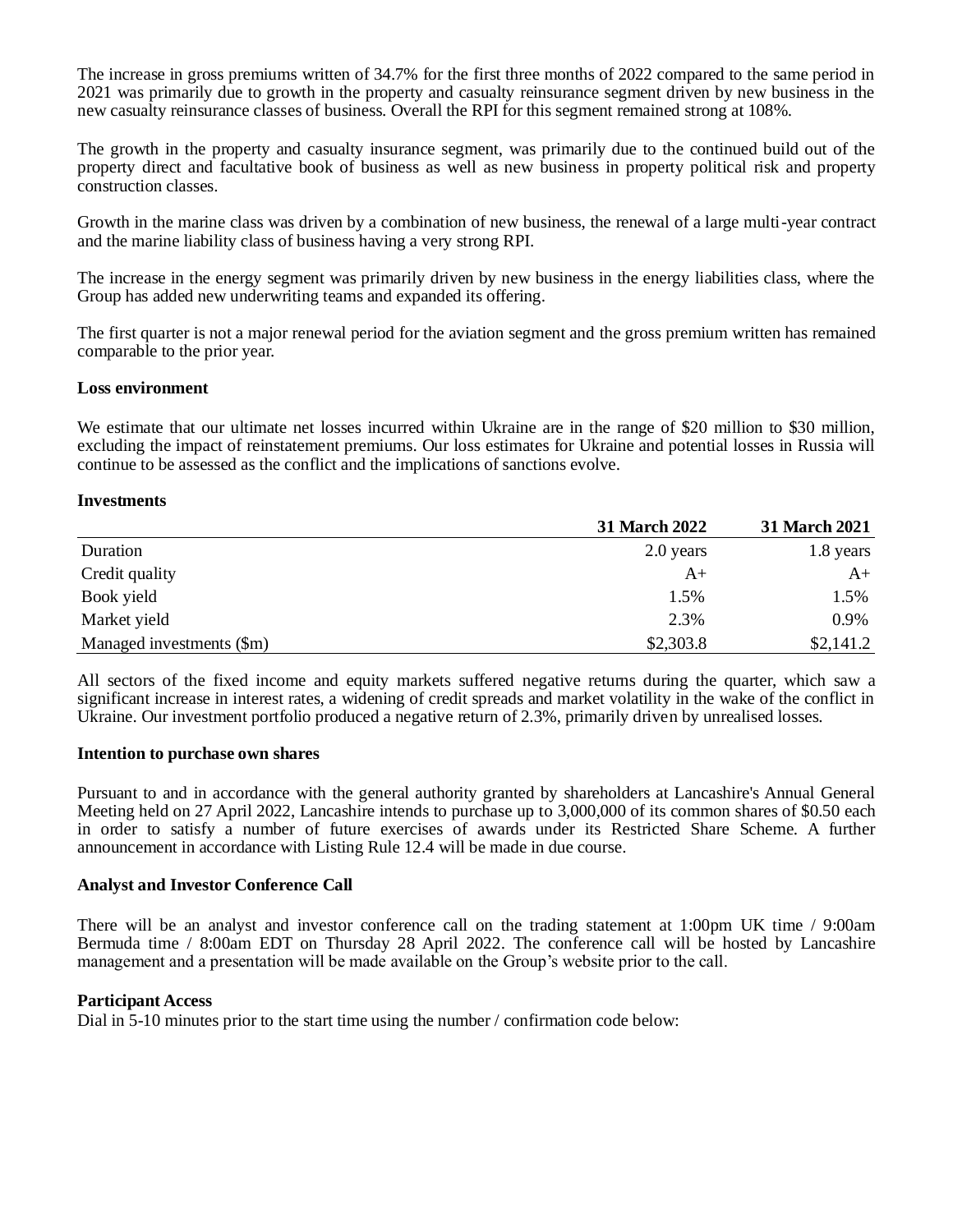| <b>United Kingdom - Toll free:</b> | 08003589473    |
|------------------------------------|----------------|
| <b>United Kingdom - Local:</b>     | +443333000804  |
| <b>United States - Toll free:</b>  | $+18558570686$ |
| <b>United States - Local:</b>      | $+16319131422$ |
| <b>PIN Code</b>                    | 90460598#      |

URL for additional international dial in numbers:

[https://events-ftp.arkadin.com/ev/docs/NE\\_W2\\_TF\\_Events\\_International\\_Access\\_List.pdf](https://events-ftp.arkadin.com/ev/docs/NE_W2_TF_Events_International_Access_List.pdf)

The call can also be accessed via webcast, for registration and access: [https://onlinexperiences.com/scripts/Server.nxp?LASCmd=AI:4;F:QS!10100&ShowUUID=6C5C8259-D436-](https://onlinexperiences.com/scripts/Server.nxp?LASCmd=AI:4;F:QS!10100&ShowUUID=6C5C8259-D436-4C24-AF99-F4DEA563758F) [4C24-AF99-F4DEA563758F](https://onlinexperiences.com/scripts/Server.nxp?LASCmd=AI:4;F:QS!10100&ShowUUID=6C5C8259-D436-4C24-AF99-F4DEA563758F)

A webcast replay facility will be available for 12 months and accessible at: <https://www.lancashiregroup.com/en/investors/results-reports-and-presentations.html>

For further information, please contact:

# **Lancashire Holdings Limited**

| $+44$ 20 7264 4145<br>chris.head@lancashiregroup.com     |
|----------------------------------------------------------|
| $+442072644066$<br>jelena.bjelanovic@lancashiregroup.com |
| $+442037271046$                                          |
| Edward.Berry@FTIConsulting.com                           |
| Tom.Blackwell@FTIConsulting.com                          |
|                                                          |

## **About Lancashire**

Lancashire, through its UK and Bermuda-based operating subsidiaries, is a provider of global specialty insurance and reinsurance products.

Lancashire has capital of approximately \$1.8 billion and its common shares trade on the premium segment of the Main Market of the London Stock Exchange under the ticker symbol LRE. Lancashire has its head office and registered office at Power House, 7 Par-la-Ville Road, Hamilton HM 11, Bermuda.

The Bermuda Monetary Authority is the Group Supervisor of the Lancashire Group.

For more information, please visit Lancashire's website at [www.lancashiregroup.com.](http://www.lancashiregroup.com/)

This release contains information, which may be of a price sensitive nature that Lancashire is making public in a manner consistent with the UK Market Abuse Regulation and other regulatory obligations. The information was submitted for publication, through the agency of the contact persons set out above, at 07:00 BST on 28 April 2022.

#### **NOTE REGARDING RPI METHODOLOGY:**

THE RENEWAL PRICE INDEX ("RPI") IS AN INTERNAL METHODOLOGY THAT MANAGEMENT USES TO TRACK TRENDS IN PREMIUM RATES OF A PORTFOLIO OF INSURANCE AND REINSURANCE CONTRACTS. THE RPI WRITTEN IN THE RESPECTIVE SEGMENTS IS CALCULATED ON A PER CONTRACT BASIS AND REFLECTS MANAGEMENT'S ASSESSMENT OF RELATIVE CHANGES IN PRICE, TERMS, CONDITIONS AND LIMITS AND IS WEIGHTED BY PREMIUM VOLUME. THE CALCULATION INVOLVES A DEGREE OF JUDGEMENT IN RELATION TO COMPARABILITY OF CONTRACTS AND THE ASSESSMENT NOTED ABOVE. TO ENHANCE THE RPI METHODOLOGY, MANAGEMENT MAY REVISE THE METHODOLOGY AND ASSUMPTIONS UNDERLYING THE RPI, SO THE TRENDS IN PREMIUM RATES REFLECTED IN THE RPI MAY NOT BE COMPARABLE OVER TIME. CONSIDERATION IS ONLY GIVEN TO RENEWALS OF A COMPARABLE